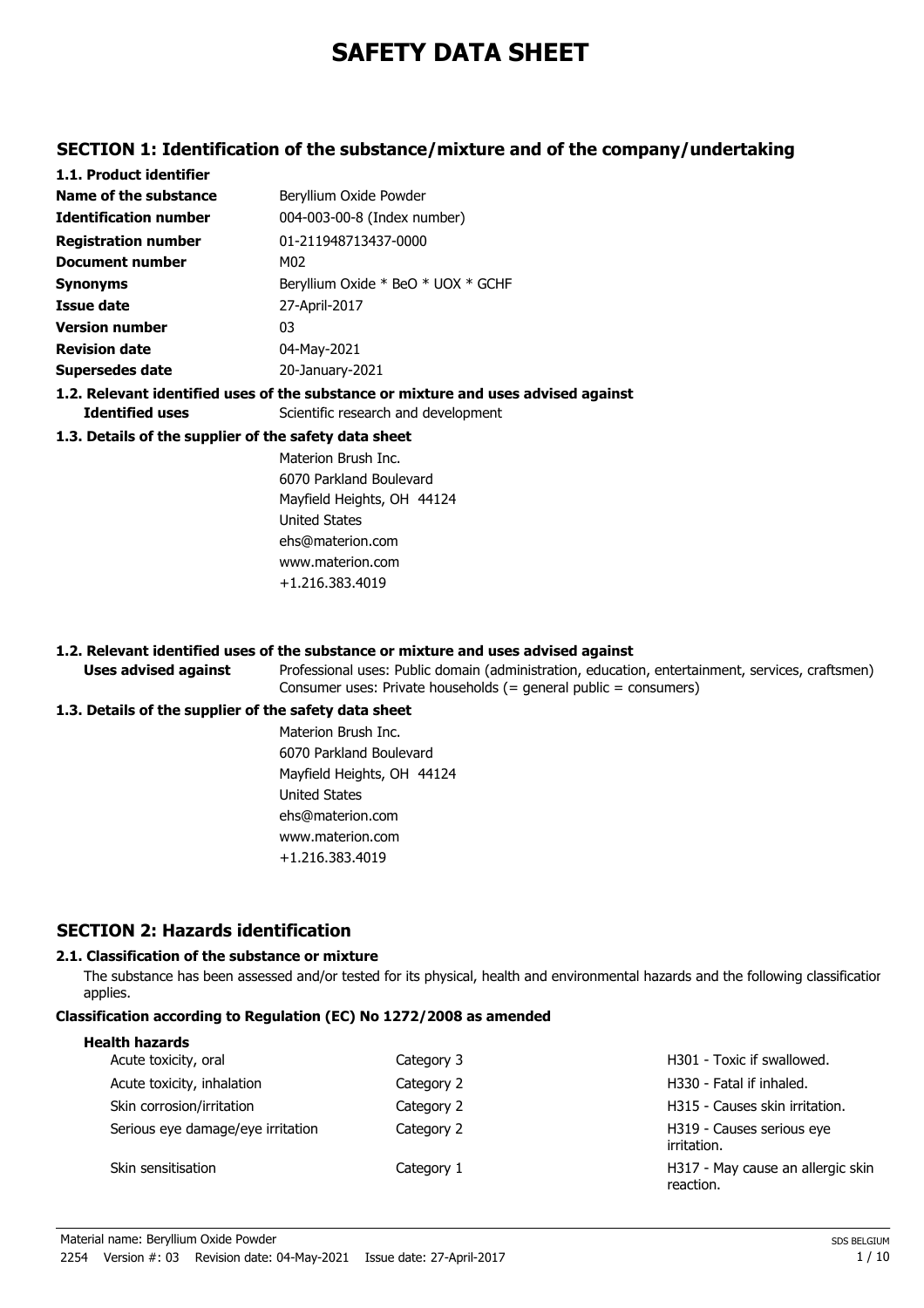| Carcinogenicity (inhalation) |  |
|------------------------------|--|
|                              |  |

Category 1B

H350i - May cause cancer by inhalation.

Specific target organ toxicity - single exposureCategory 3 respiratory tract irritation

Specific target organ toxicity - repeated Category 1 (Respiratory system) exposure

H335 - May cause respiratory irritation.

H372 - Causes damage to organs (respiratory system) through prolonged or repeated exposure by inhalation.

#### **Hazard summary** DANGER

Fatal if inhaled. Very toxic. Harmful in contact with eyes. Cancer hazard. May cause an allergic skin reaction. Danger of serious damage to health by prolonged exposure.

#### **2.2. Label elements**

#### **Label according to Regulation (EC) No. 1272/2008 as amended**

**Contains: beryllium oxide** 

**Hazard pictograms**



**Signal word** Danger

| <b>Hazard statements</b> |                                                                                                       |
|--------------------------|-------------------------------------------------------------------------------------------------------|
| H301                     | Toxic if swallowed.                                                                                   |
| H315                     | Causes skin irritation.                                                                               |
| H317                     | May cause an allergic skin reaction.                                                                  |
| H319                     | Causes serious eye irritation.                                                                        |
| H330                     | Fatal if inhaled.                                                                                     |
| H335                     | May cause respiratory irritation.                                                                     |
| H350i                    | May cause cancer by inhalation.                                                                       |
| H372                     | Causes damage to organs (respiratory system) through prolonged or repeated exposure by<br>inhalation. |

## **Precautionary statements**

| <b>Prevention</b>                               |                                                                                                     |
|-------------------------------------------------|-----------------------------------------------------------------------------------------------------|
| P <sub>201</sub>                                | Obtain special instructions before use.                                                             |
| P <sub>202</sub>                                | Do not handle until all safety precautions have been read and understood.                           |
| P260                                            | Do not breathe dust/fume.                                                                           |
| P <sub>264</sub>                                | Wash thoroughly after handling.                                                                     |
| P <sub>270</sub>                                | Do not eat, drink or smoke when using this product.                                                 |
| P <sub>272</sub>                                | Contaminated work clothing must not be allowed out of the workplace.                                |
| P <sub>280</sub>                                | Wear protective gloves/protective clothing/eye protection/face protection.                          |
| P <sub>285</sub>                                | In case of inadequate ventilation wear respiratory protection.                                      |
| <b>Response</b>                                 |                                                                                                     |
| $P304 + P340$                                   | If inhaled: Remove person to fresh air and keep comfortable for breathing.                          |
| $P302 + P350$                                   | If on skin: Wash with plenty of water.                                                              |
| $P308 + P311$                                   | If exposed or concerned: Call a poison centre/doctor.                                               |
| $P333 + P313$                                   | If skin irritation or rash occurs: Get medical advice/attention.                                    |
| $P342 + P311$                                   | If experiencing respiratory symptoms: Call a poison centre/doctor.                                  |
| <b>Storage</b>                                  |                                                                                                     |
| P405                                            | Store locked up.                                                                                    |
| <b>Disposal</b>                                 |                                                                                                     |
| P501                                            | Dispose of contents/container in accordance with local/regional/national/international regulations. |
| <b>Supplemental label</b><br><b>information</b> | For further information, please contact the Product Stewardship Department at +1.216.383.4019.      |
| 2.3. Other hazards                              | None known.                                                                                         |
|                                                 | CECTION 3. Campagilian linfarmatian an ingradiante                                                  |

#### **SECTION 3: Composition/information on ingredients**

**3.1. Substances**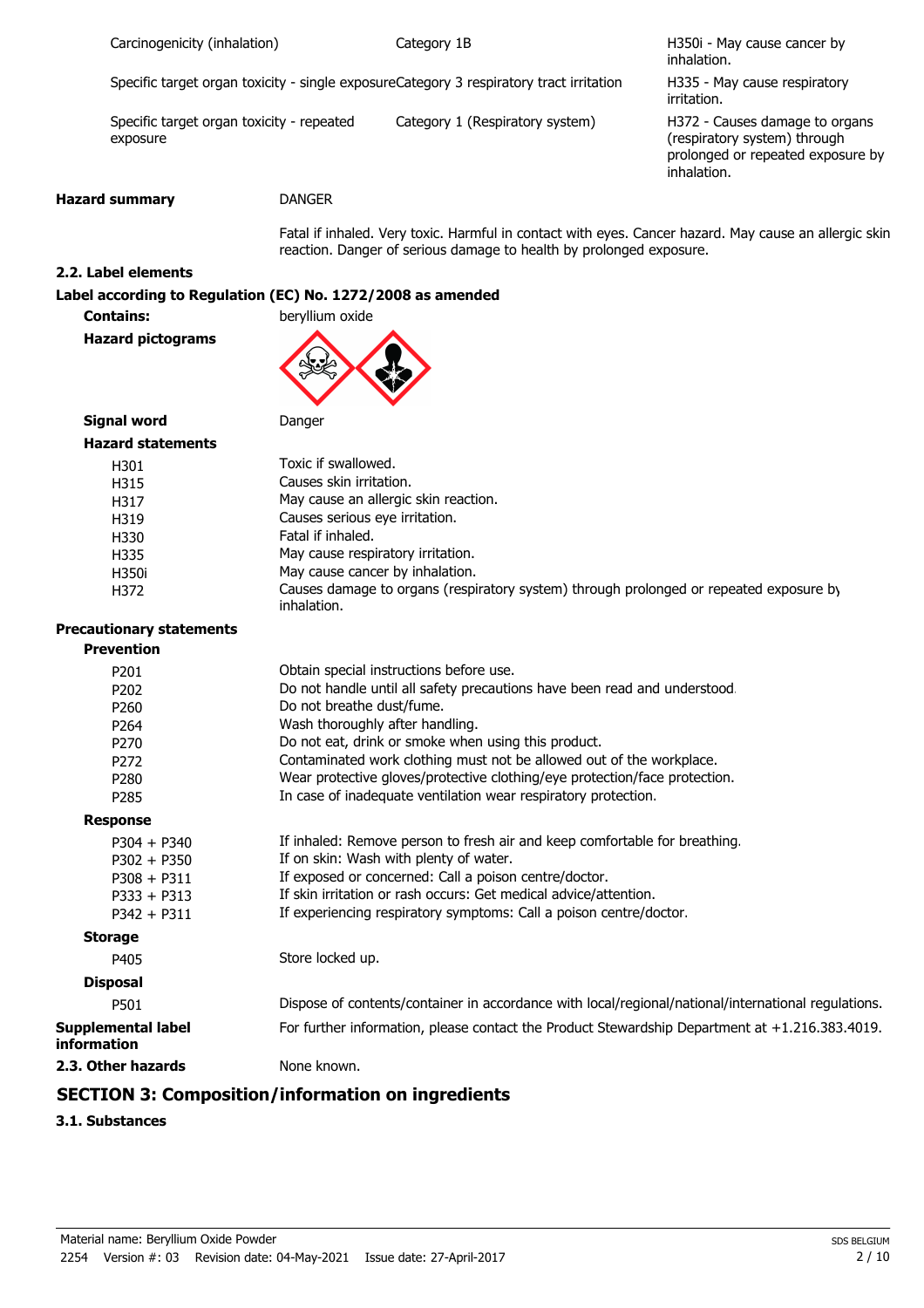| <b>General information</b><br><b>Chemical name</b>                                       | $\frac{1}{2}$                                                                                                                                                                                                                                                                                                                                                                                                                                                                                                                           | CAS-No. / EC<br>No.                                      | <b>REACH Registration No. Index No.</b>                                                                                                                                                                                                                                                                                                                                                                                                                                                                                                                                                                                                                                                                                                                                                                                                                                                                                                                                                                                                                                                                        |              | Notes |
|------------------------------------------------------------------------------------------|-----------------------------------------------------------------------------------------------------------------------------------------------------------------------------------------------------------------------------------------------------------------------------------------------------------------------------------------------------------------------------------------------------------------------------------------------------------------------------------------------------------------------------------------|----------------------------------------------------------|----------------------------------------------------------------------------------------------------------------------------------------------------------------------------------------------------------------------------------------------------------------------------------------------------------------------------------------------------------------------------------------------------------------------------------------------------------------------------------------------------------------------------------------------------------------------------------------------------------------------------------------------------------------------------------------------------------------------------------------------------------------------------------------------------------------------------------------------------------------------------------------------------------------------------------------------------------------------------------------------------------------------------------------------------------------------------------------------------------------|--------------|-------|
| beryllium oxide                                                                          | 100                                                                                                                                                                                                                                                                                                                                                                                                                                                                                                                                     | 1304-56-9<br>215-133-1                                   | 01-211948713437-0000                                                                                                                                                                                                                                                                                                                                                                                                                                                                                                                                                                                                                                                                                                                                                                                                                                                                                                                                                                                                                                                                                           | 004-003-00-8 | #     |
|                                                                                          | 1;H372                                                                                                                                                                                                                                                                                                                                                                                                                                                                                                                                  |                                                          | Classification: Acute Tox. 3;H301, Skin Irrit. 2;H315, Skin Sens. 1;H317, Eye Irrit.<br>2;H319, Acute Tox. 2;H330, STOT SE 3;H335, Carc. 1B;H350i, STOT RE                                                                                                                                                                                                                                                                                                                                                                                                                                                                                                                                                                                                                                                                                                                                                                                                                                                                                                                                                     |              |       |
| <b>SECTION 4: First aid measures</b>                                                     |                                                                                                                                                                                                                                                                                                                                                                                                                                                                                                                                         |                                                          |                                                                                                                                                                                                                                                                                                                                                                                                                                                                                                                                                                                                                                                                                                                                                                                                                                                                                                                                                                                                                                                                                                                |              |       |
| <b>General information</b>                                                               | beryllium.                                                                                                                                                                                                                                                                                                                                                                                                                                                                                                                              |                                                          | If exposed or concerned: get medical attention/advice. Get medical attention if symptoms occur.<br>Wash contaminated clothing before reuse. As supplied, there is no immediate medical risk with<br>beryllium products in article form. First aid measures provided are related to particulate containing                                                                                                                                                                                                                                                                                                                                                                                                                                                                                                                                                                                                                                                                                                                                                                                                      |              |       |
| 4.1. Description of first aid measures                                                   |                                                                                                                                                                                                                                                                                                                                                                                                                                                                                                                                         |                                                          |                                                                                                                                                                                                                                                                                                                                                                                                                                                                                                                                                                                                                                                                                                                                                                                                                                                                                                                                                                                                                                                                                                                |              |       |
| <b>Inhalation</b>                                                                        |                                                                                                                                                                                                                                                                                                                                                                                                                                                                                                                                         |                                                          | If symptoms develop move victim to fresh air. For breathing difficulties, oxygen may be necessary.<br>Breathing difficulty caused by inhalation of particulate requires immediate removal to fresh air. If<br>breathing has stopped, perform artificial respiration and obtain medical help.                                                                                                                                                                                                                                                                                                                                                                                                                                                                                                                                                                                                                                                                                                                                                                                                                   |              |       |
| <b>Skin contact</b>                                                                      | Take off contaminated clothing and wash before reuse. Thoroughly wash skin cuts or wounds to<br>remove all particulate debris from the wound. Seek medical attention for wounds that cannot be<br>thoroughly cleansed. Treat skin cuts and wounds with standard first aid practices such as<br>cleansing, disinfecting and covering to prevent wound infection and contamination before<br>continuing work. Obtain medical help for persistent irritation. Material accidentally implanted or<br>lodged under the skin must be removed. |                                                          |                                                                                                                                                                                                                                                                                                                                                                                                                                                                                                                                                                                                                                                                                                                                                                                                                                                                                                                                                                                                                                                                                                                |              |       |
| Eye contact                                                                              |                                                                                                                                                                                                                                                                                                                                                                                                                                                                                                                                         | occasionally. Get medical attention if symptoms persist. | Immediately flush eyes with plenty of water for at least 15 minutes, lifting lower and upper eyelids                                                                                                                                                                                                                                                                                                                                                                                                                                                                                                                                                                                                                                                                                                                                                                                                                                                                                                                                                                                                           |              |       |
| <b>Ingestion</b>                                                                         | person.                                                                                                                                                                                                                                                                                                                                                                                                                                                                                                                                 |                                                          | If swallowed, seek medical advice immediately and show this container or label. Induce vomiting<br>immediately as directed by medical personnel. Never give anything by mouth to an unconscious                                                                                                                                                                                                                                                                                                                                                                                                                                                                                                                                                                                                                                                                                                                                                                                                                                                                                                                |              |       |
| 4.2. Most important<br>symptoms and effects, both<br>acute and delayed                   |                                                                                                                                                                                                                                                                                                                                                                                                                                                                                                                                         |                                                          | May cause allergic skin reaction. Prolonged exposure may cause chronic effects.                                                                                                                                                                                                                                                                                                                                                                                                                                                                                                                                                                                                                                                                                                                                                                                                                                                                                                                                                                                                                                |              |       |
| 4.3. Indication of any<br>immediate medical attention<br>and special treatment<br>needed | situation for individual physicians.                                                                                                                                                                                                                                                                                                                                                                                                                                                                                                    |                                                          | Treatment of Chronic Beryllium Disease: There is no known treatment which will cure chronic<br>beryllium disease. Prednisone or other corticosteroids are the most specific treatment currently<br>available. They are directed at suppressing the immunological reaction and can be effective in<br>diminishing signs and symptoms of chronic beryllium disease. In cases where steroid therapy has<br>had only partial or minimal effectiveness, other immunosuppressive agents, such as<br>cyclophosphamide, cyclosporine, or methotrexate, have been used. In view of the potential side<br>effects of all the immunosuppressive medications, including steroids such as prednisone, they<br>should be used only under the direct care of a physician. Other treatment, such as oxygen, inhaled<br>steroids or bronchodilators, may be prescribed by some physicians and can be effective in selected<br>cases. In general, treatment is reserved for cases with significant symptoms and/or significant loss<br>of lung function. The decision about when and with what medication to treat is a judgment |              |       |
|                                                                                          |                                                                                                                                                                                                                                                                                                                                                                                                                                                                                                                                         |                                                          | In their 2014 official statement on the Diagnosis and Management of Beryllium Sensitivity and<br>Chronic Beryllium Disease, the American Thoracic Society states that "it seems prudent for workers<br>with BeS to avoid all future occupational exposure to beryllium."                                                                                                                                                                                                                                                                                                                                                                                                                                                                                                                                                                                                                                                                                                                                                                                                                                       |              |       |
|                                                                                          | exposure to beryllium.                                                                                                                                                                                                                                                                                                                                                                                                                                                                                                                  |                                                          | The effects of continued low exposure to beryllium are unknown for individuals who are sensitizec<br>to beryllium or who have a diagnosis of chronic beryllium disease. It is generally recommended<br>that persons who are sensitized to beryllium or who have CBD terminate their occupational                                                                                                                                                                                                                                                                                                                                                                                                                                                                                                                                                                                                                                                                                                                                                                                                               |              |       |
| <b>SECTION 5: Firefighting measures</b>                                                  |                                                                                                                                                                                                                                                                                                                                                                                                                                                                                                                                         |                                                          |                                                                                                                                                                                                                                                                                                                                                                                                                                                                                                                                                                                                                                                                                                                                                                                                                                                                                                                                                                                                                                                                                                                |              |       |
| <b>General fire hazards</b>                                                              | Not available.                                                                                                                                                                                                                                                                                                                                                                                                                                                                                                                          |                                                          |                                                                                                                                                                                                                                                                                                                                                                                                                                                                                                                                                                                                                                                                                                                                                                                                                                                                                                                                                                                                                                                                                                                |              |       |
| 5.1. Extinguishing media<br>Suitable extinguishing<br>media                              |                                                                                                                                                                                                                                                                                                                                                                                                                                                                                                                                         | circumstances and the surrounding environment.           | The product is non-combustible. Use extinguishing measures that are appropriate to loca                                                                                                                                                                                                                                                                                                                                                                                                                                                                                                                                                                                                                                                                                                                                                                                                                                                                                                                                                                                                                        |              |       |
| <b>Unsuitable extinguishing</b><br>media                                                 | for steam explosions.                                                                                                                                                                                                                                                                                                                                                                                                                                                                                                                   |                                                          | Do not use water to extinguish fires around operations involving molten metal due to the potential                                                                                                                                                                                                                                                                                                                                                                                                                                                                                                                                                                                                                                                                                                                                                                                                                                                                                                                                                                                                             |              |       |
| 5.2. Special hazards arising<br>from the substance or<br>mixture                         | Not available.                                                                                                                                                                                                                                                                                                                                                                                                                                                                                                                          |                                                          |                                                                                                                                                                                                                                                                                                                                                                                                                                                                                                                                                                                                                                                                                                                                                                                                                                                                                                                                                                                                                                                                                                                |              |       |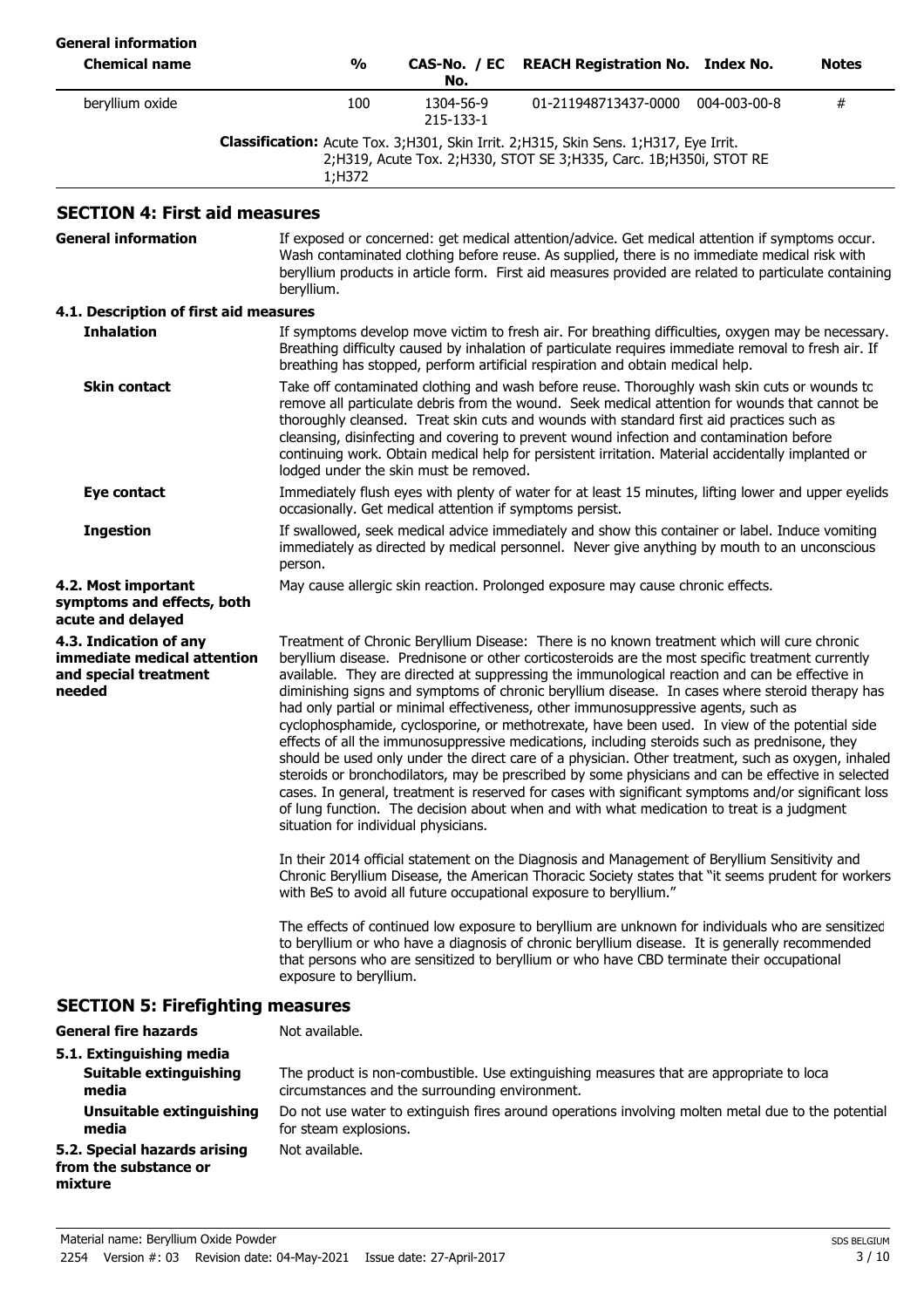| 5.3. Advice for firefighters                               |                                                                                                                                                                                 |
|------------------------------------------------------------|---------------------------------------------------------------------------------------------------------------------------------------------------------------------------------|
| <b>Special protective</b><br>equipment for<br>firefighters | Firefighters should wear full protective clothing including self contained breathing apparatus.                                                                                 |
| <b>Special firefighting</b><br>procedures                  | Move containers from fire area if you can do so without risk. Water runoff can cause environmental<br>damage.                                                                   |
| Specific methods                                           | Pressure-demand self-contained breathing apparatus must be worn by firefighters or any other<br>persons potentially exposed to the particulate released during or after a fire. |

#### **SECTION 6: Accidental release measures**

#### **6.1. Personal precautions, protective equipment and emergency procedures**

| For non-emergency<br>personnel                               | In solid form this material poses no special clean-up problems. Wear appropriate protective<br>equipment and clothing during clean-up.                                                                                                                                                 |
|--------------------------------------------------------------|----------------------------------------------------------------------------------------------------------------------------------------------------------------------------------------------------------------------------------------------------------------------------------------|
| For emergency<br>responders                                  | Not available.                                                                                                                                                                                                                                                                         |
| 6.2. Environmental<br>precautions                            | Avoid release to the environment. In the event of a spill or accidental release, notify relevant<br>authorities in accordance with all applicable regulations. Prevent further leakage or spillage if safe<br>to do so. Avoid discharge into drains, water courses or onto the ground. |
| 6.3. Methods and material for<br>containment and cleaning up | Clean up in accordance with all applicable regulations.                                                                                                                                                                                                                                |
| 6.4. Reference to other<br>sections                          | For personal protection, see section 8 of the PIS. For waste disposal, see section 13 of the PIS.                                                                                                                                                                                      |
|                                                              |                                                                                                                                                                                                                                                                                        |

#### **SECTION 7: Handling and storage**

| 7.1. Precautions for safe<br>handling                                   | Obtain special instructions before use. Do not handle until all safety precautions have been read<br>and understood. Minimise dust generation and accumulation. Do not breathe dust/fume. Wear<br>protective gloves/protective clothing/eye protection/face protection. Wear respiratory protection.<br>Wash thoroughly after handling. When using, do not eat, drink or smoke. Contaminated work<br>clothing must not be allowed out of the workplace. |
|-------------------------------------------------------------------------|---------------------------------------------------------------------------------------------------------------------------------------------------------------------------------------------------------------------------------------------------------------------------------------------------------------------------------------------------------------------------------------------------------------------------------------------------------|
| 7.2. Conditions for safe<br>storage, including any<br>incompatibilities | Keep locked-up. Avoid contact with acids and alkalies. Avoid contact with oxidising agents.                                                                                                                                                                                                                                                                                                                                                             |
| 7.3. Specific end use(s)                                                | Not available.                                                                                                                                                                                                                                                                                                                                                                                                                                          |

## **SECTION 8: Exposure controls/personal protection**

#### **8.1. Control parameters**

#### **Occupational exposure limits**

| <b>Belgium. Exposure Limit Values</b><br><b>Material</b> | <b>Type</b>                                                                                     | <b>Value</b>               |                     |
|----------------------------------------------------------|-------------------------------------------------------------------------------------------------|----------------------------|---------------------|
| beryllium oxide (CAS<br>1304-56-9)                       | <b>STEL</b>                                                                                     | $0.01 \,\mathrm{mq/m}$     |                     |
|                                                          | <b>TWA</b>                                                                                      | $0,00005 \,\mathrm{mq/m3}$ |                     |
| <b>Material</b>                                          | EU. OELs, Directive 2004/37/EC on carcinogen and mutagens from Annex III, Part A<br><b>Type</b> | <b>Value</b>               | Form                |
|                                                          | <b>TWA</b>                                                                                      | $0,0002 \text{ mg/m}$      | Inhalable fraction. |
| beryllium oxide (CAS<br>1304-56-9)                       |                                                                                                 |                            |                     |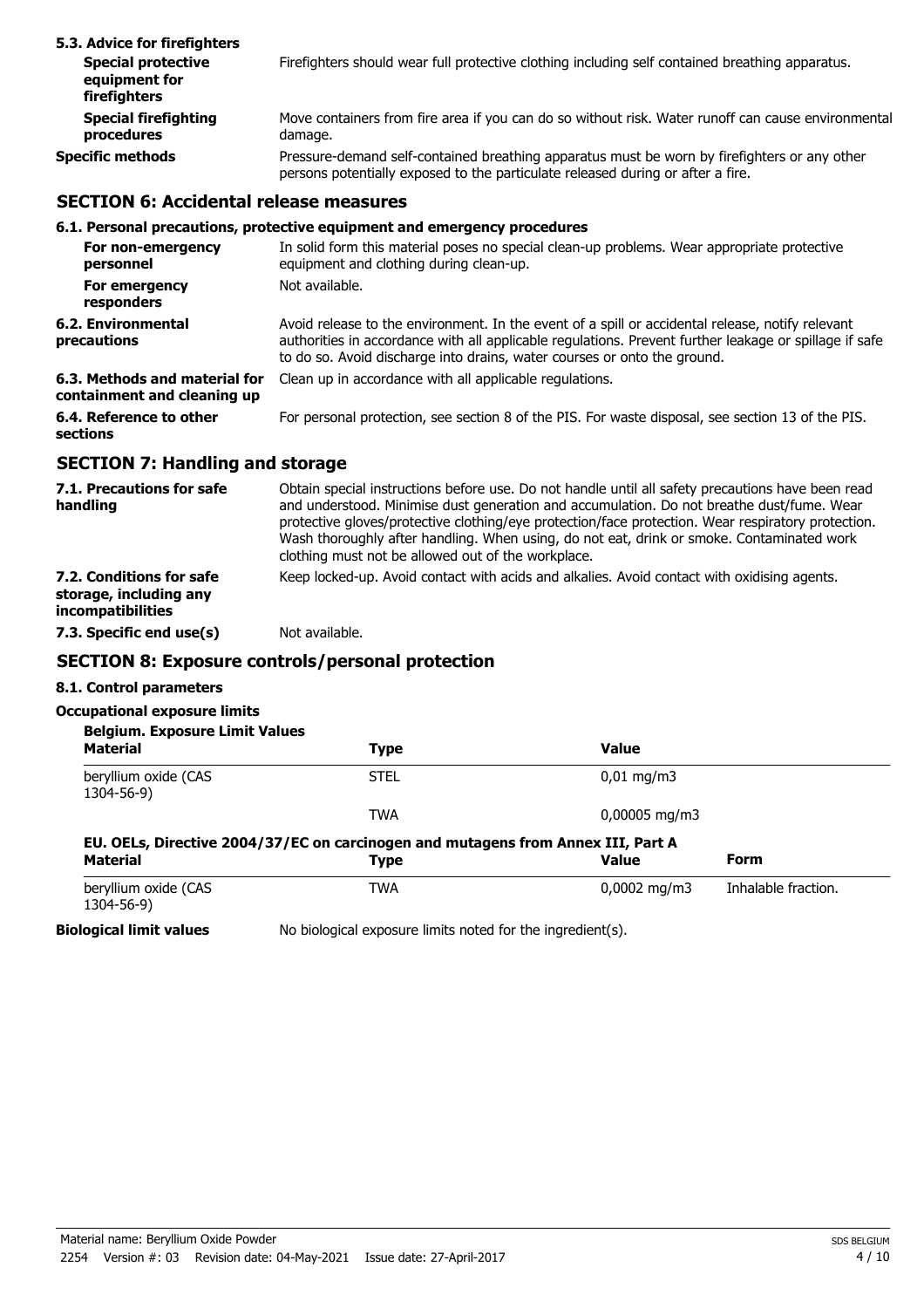| <b>Recommended monitoring</b><br>procedures          | VENTILATION: Good general ventilation (typically 10 air changes per hour) should be used.<br>Ventilation rates should be matched to conditions. If applicable, use process enclosures, local<br>exhaust ventilation, or other engineering controls to maintain airborne levels below recommended                                                                                                                                                                                                                                                                                                                                                                                                                                             |
|------------------------------------------------------|----------------------------------------------------------------------------------------------------------------------------------------------------------------------------------------------------------------------------------------------------------------------------------------------------------------------------------------------------------------------------------------------------------------------------------------------------------------------------------------------------------------------------------------------------------------------------------------------------------------------------------------------------------------------------------------------------------------------------------------------|
|                                                      | exposure limits. If exposure limits have not been established, maintain airborne levels to an<br>acceptable level.                                                                                                                                                                                                                                                                                                                                                                                                                                                                                                                                                                                                                           |
|                                                      | Whenever possible, the use of local exhaust ventilation or other engineering controls is the<br>preferred method of controlling exposure to airborne particulate. Where utilized, exhaust inlets to<br>the ventilation system must be positioned as close as possible to the source of airborne generation.<br>Avoid disruption of the airflow in the area of a local exhaust inlet by equipment such as a<br>man-cooling fan. Check ventilation equipment regularly to ensure it is functioning properly. Provide<br>training on the use and operation of ventilation to all users. Use qualified professionals to design<br>and install ventilation systems.                                                                               |
|                                                      | WET METHODS: Machining operations are usually performed under a liquid lubricant/coolant flood<br>which assists in reducing airborne particulate. However, the cycling through of machine coolant<br>containing finely divided particulate in suspension can result in the concentration building to a point<br>where the particulate may become airborne during use. Certain processes such as sanding and<br>grinding may require complete hooded containment and local exhaust ventilation. Prevent coolant<br>from splashing onto floor areas, external structures or operators' clothing. Utilize a coolant filtering<br>system to remove particulate from the coolant.                                                                 |
|                                                      | WORK PRACTICES: Develop work practices and procedures that prevent particulate from coming<br>in contact with worker skin, hair, or personal clothing. If work practices and/or procedures are<br>ineffective in controlling airborne exposure or visual particulate from deposition on skin, hair, or<br>clothing, provide appropriate cleaning/washing facilities. Procedures should be written that clearly<br>communicate the facility's requirements for protective clothing and personal hygiene. These<br>clothing and personal hygiene requirements help keep particulate from being spread to<br>non-production areas or from being taken home by the worker. Never use compressed air to clean<br>work clothing or other surfaces. |
|                                                      | Fabrication processes may leave a residue of particulate on the surface of parts, products or<br>equipment that could result in employee exposure during subsequent material handling activities.<br>As necessary, clean loose particulate from parts between processing steps. As a standard hygiene<br>practice, wash hands before eating or smoking.                                                                                                                                                                                                                                                                                                                                                                                      |
|                                                      | HOUSEKEEPING: Use vacuum and wet cleaning methods for particulate removal from surfaces. Be<br>certain to de-energize electrical systems, as necessary, before beginning wet cleaning. Use vacuum<br>cleaners with high efficiency particulate air (HEPA). Do not use compressed air, brooms, or<br>conventional vacuum cleaners to remove particulate from surfaces as this activity can result in<br>elevated exposures to airborne particulate. Follow the manufacturer's instructions when performing<br>maintenance on HEPA filtered vacuums used to clean hazardous materials.                                                                                                                                                         |
| <b>Derived no effect levels</b><br>(DNELs)           | Not available.                                                                                                                                                                                                                                                                                                                                                                                                                                                                                                                                                                                                                                                                                                                               |
| <b>Predicted no effect</b><br>concentrations (PNECs) | Not available.                                                                                                                                                                                                                                                                                                                                                                                                                                                                                                                                                                                                                                                                                                                               |
| <b>Exposure guidelines</b>                           |                                                                                                                                                                                                                                                                                                                                                                                                                                                                                                                                                                                                                                                                                                                                              |
| <b>Belgium OELs: Skin designation</b>                |                                                                                                                                                                                                                                                                                                                                                                                                                                                                                                                                                                                                                                                                                                                                              |
| beryllium oxide (CAS 1304-56-9)                      | Can be absorbed through the skin.                                                                                                                                                                                                                                                                                                                                                                                                                                                                                                                                                                                                                                                                                                            |
| 8.2. Exposure controls                               |                                                                                                                                                                                                                                                                                                                                                                                                                                                                                                                                                                                                                                                                                                                                              |
| <b>Appropriate engineering</b><br>controls           | Ensure adequate ventilation, especially in confined areas.<br>Whenever possible, the use of local exhaust ventilation or other engineering controls is the<br>preferred method of controlling exposure to airborne particulate. Where utilized, exhaust inlets to<br>the ventilation system must be positioned as close as possible to the source of airborne generation.<br>Avoid disruption of the airflow in the area of a local exhaust inlet by equipment such as a<br>man-cooling fan. Check ventilation equipment regularly to ensure it is functioning properly. Provide<br>training on the use and operation of ventilation to all users. Use qualified professionals to design<br>and install ventilation systems.                 |
|                                                      | Individual protection measures, such as personal protective equipment                                                                                                                                                                                                                                                                                                                                                                                                                                                                                                                                                                                                                                                                        |
| <b>General information</b>                           | Not available.                                                                                                                                                                                                                                                                                                                                                                                                                                                                                                                                                                                                                                                                                                                               |
| <b>Eye/face protection</b>                           | Wear approved safety glasses, goggles, face shield and/or welder's helmet when risk of eye injury<br>is present, particularly during operations that generate dust, mist or fume.                                                                                                                                                                                                                                                                                                                                                                                                                                                                                                                                                            |
| <b>Skin protection</b><br>- Hand protection          | Wear gloves to prevent contact with particulate or solutions. Wear gloves to prevent metal cuts and                                                                                                                                                                                                                                                                                                                                                                                                                                                                                                                                                                                                                                          |
|                                                      |                                                                                                                                                                                                                                                                                                                                                                                                                                                                                                                                                                                                                                                                                                                                              |

skin abrasions during handling.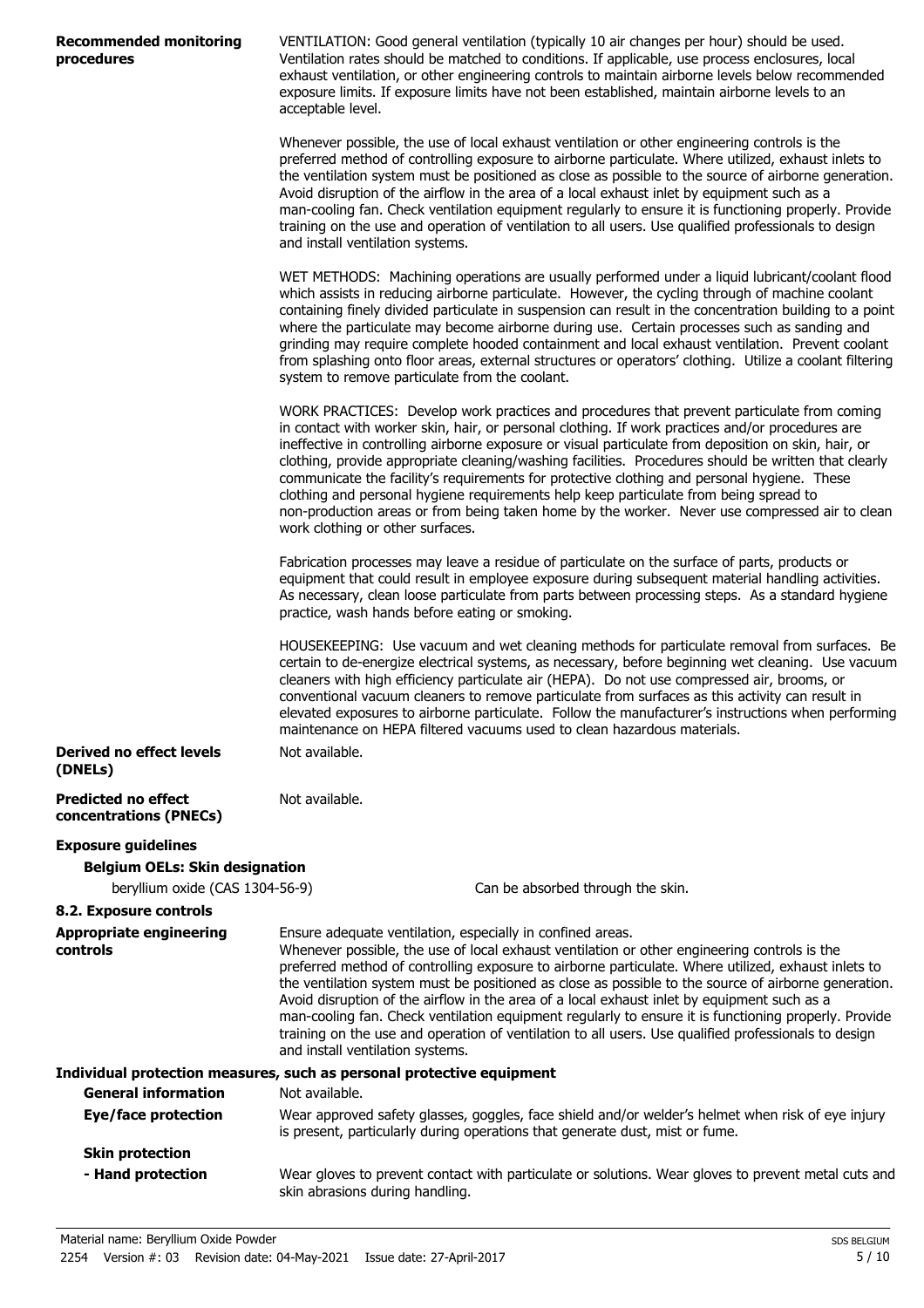| - Other                                          | Personal protection equipment should be chosen according to the CEN standards and in discussion<br>with the supplier of the personal protective equipment. Protective overgarments or work clothing<br>must be worn by persons who may become contaminated with particulate during activities. Skin<br>contact with this material may cause, in some sensitive individuals, an allergic dermal response.<br>Particulate that becomes lodged under the skin has the potential to induce sensitization and skin<br>lesions.                                                                                                                                                                                                                                                                |
|--------------------------------------------------|------------------------------------------------------------------------------------------------------------------------------------------------------------------------------------------------------------------------------------------------------------------------------------------------------------------------------------------------------------------------------------------------------------------------------------------------------------------------------------------------------------------------------------------------------------------------------------------------------------------------------------------------------------------------------------------------------------------------------------------------------------------------------------------|
| <b>Respiratory protection</b>                    | When airborne exposures exceed or have the potential to exceed the occupational exposure limits,<br>approved respirators must be used as specified by an Industrial Hygienist or other qualified<br>professional. Respirator users must be medically evaluated to determine if they are physically<br>capable of wearing a respirator. Quantitative and/or qualitative fit testing and respirator training<br>must be satisfactorily completed by all personnel prior to respirator use. Users of tight fitting<br>respirators must be clean shaven on those areas of the face where the respirator seal contacts the<br>face. Use pressure-demand airline respirators when performing jobs with high potential exposures<br>such as changing filters in a baghouse air cleaning device. |
| <b>Thermal hazards</b>                           | Not applicable.                                                                                                                                                                                                                                                                                                                                                                                                                                                                                                                                                                                                                                                                                                                                                                          |
| <b>Hygiene measures</b>                          | Handle in accordance with good industrial hygiene and safety practices.                                                                                                                                                                                                                                                                                                                                                                                                                                                                                                                                                                                                                                                                                                                  |
| <b>Environmental exposure</b><br><b>controls</b> | Environmental manager must be informed of all major releases.                                                                                                                                                                                                                                                                                                                                                                                                                                                                                                                                                                                                                                                                                                                            |

## **SECTION 9: Physical and chemical properties**

## **9.1. Information on basic physical and chemical properties**

| <b>Appearance</b>                                   |                                 |
|-----------------------------------------------------|---------------------------------|
| <b>Physical state</b>                               | Solid.                          |
| Form                                                | Powder.                         |
| Colour                                              | Clear. Off-white.               |
| <b>Odour</b>                                        | Not applicable.                 |
| <b>Odour threshold</b>                              | Not applicable.                 |
| рH                                                  | Not applicable.                 |
| <b>Melting point/freezing point</b>                 | 2530 °C (4586 °F)               |
| <b>Initial boiling point and</b><br>boiling range   | 3787 °C (6848,6 °F)             |
| Flash point                                         | Not applicable.                 |
| <b>Evaporation rate</b>                             | Not applicable.                 |
| <b>Flammability (solid, gas)</b>                    | Not applicable.                 |
| <b>Upper/lower flammability or explosive limits</b> |                                 |
| <b>Flammability limit - lower</b><br>(%)            | Not applicable.                 |
| <b>Flammability limit -</b><br>upper $(% )$         | Not applicable.                 |
| <b>Explosive limit - lower (</b><br>%)              | Not applicable.                 |
| <b>Explosive limit - upper</b><br>(%)               | Not applicable.                 |
| Vapour pressure                                     | < 0,0000001 kPa (25 °C (77 °F)) |
| <b>Vapour density</b>                               | Not applicable.                 |
| <b>Relative density</b>                             | Not applicable.                 |
| Solubility(ies)                                     |                                 |
| <b>Solubility (water)</b>                           | Not applicable.                 |
| Solubility (other)                                  | Not applicable.                 |
| <b>Partition coefficient</b><br>(n-octanol/water)   | Not applicable.                 |
| <b>Auto-ignition temperature</b>                    | Not applicable.                 |
| <b>Decomposition temperature</b>                    | Not applicable.                 |
| <b>Viscosity</b>                                    | Not applicable.                 |
| <b>Explosive properties</b>                         | Not explosive.                  |
| <b>Oxidising properties</b>                         | Not oxidising.                  |
| 9.2. Other information                              |                                 |
| <b>Density</b>                                      | 3,01 g/cm3 estimated            |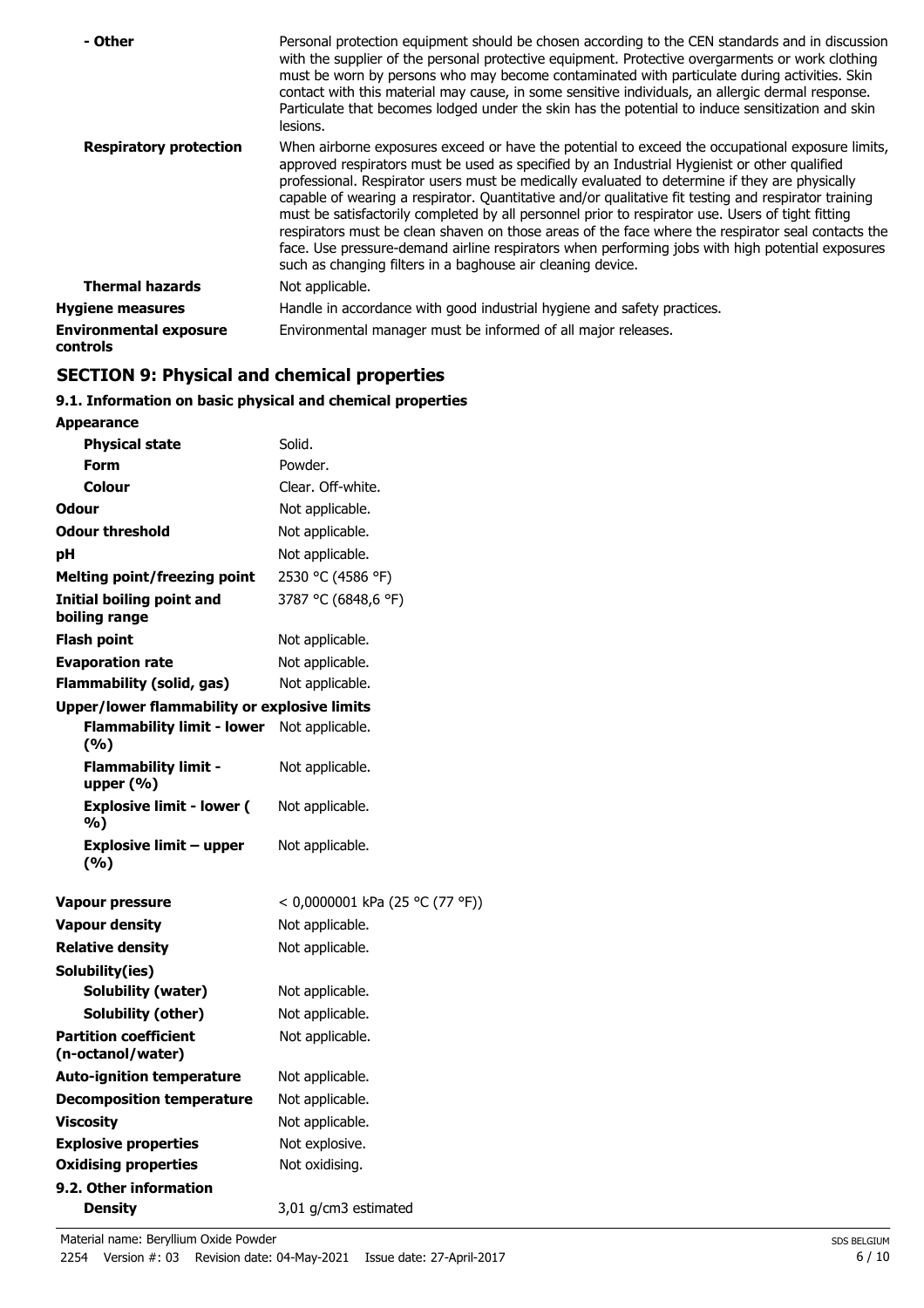| Molecular formula       | Be-O          |
|-------------------------|---------------|
| Molecular weight        | $25,01$ g/mol |
| <b>Specific gravity</b> | 3,01          |

## **SECTION 10: Stability and reactivity**

| 10.1. Reactivity                            | Not available.                                                  |
|---------------------------------------------|-----------------------------------------------------------------|
| 10.2. Chemical stability                    | Material is stable under normal conditions.                     |
| 10.3. Possibility of hazardous<br>reactions | Hazardous polymerisation does not occur.                        |
| 10.4. Conditions to avoid                   | Avoid dust formation. Contact with acids. Contact with alkalis. |
| 10.5. Incompatible materials                | Strong acids, alkalies and oxidizing agents.                    |
| 10.6. Hazardous<br>decomposition products   | No hazardous decomposition products are known.                  |

## **SECTION 11: Toxicological information**

| SECTION II. TOXICORGICAL IIIOHIIAGON                         |                                                                                                          |
|--------------------------------------------------------------|----------------------------------------------------------------------------------------------------------|
| <b>General information</b>                                   | Occupational exposure to the substance or mixture may cause adverse effects.                             |
| <b>Information on likely routes of exposure</b>              |                                                                                                          |
| <b>Inhalation</b>                                            | May cause damage to organs (respiratory system) through prolonged or repeated exposure.                  |
| <b>Skin contact</b>                                          | May cause an allergic skin reaction.                                                                     |
| Eye contact                                                  | Not likely, due to the form of the product.                                                              |
| <b>Ingestion</b>                                             | Not likely, due to the form of the product.                                                              |
| <b>Symptoms</b>                                              | Respiratory disorder.                                                                                    |
| 11.1. Information on toxicological effects                   |                                                                                                          |
| <b>Acute toxicity</b>                                        | Based on available data, the classification criteria are not met.                                        |
| <b>Skin corrosion/irritation</b>                             | May cause allergic skin reaction.                                                                        |
| Serious eye damage/eye<br>irritation                         | Harmful in contact with eyes.                                                                            |
| <b>Respiratory sensitisation</b>                             | May cause damage to organs (respiratory system) through prolonged or repeated exposure.                  |
| <b>Skin sensitisation</b>                                    | May cause an allergic skin reaction.                                                                     |
| <b>Germ cell mutagenicity</b>                                | Due to lack of data the classification is not possible.                                                  |
| Carcinogenicity                                              | Cancer hazard.                                                                                           |
|                                                              | <b>IARC Monographs. Overall Evaluation of Carcinogenicity</b>                                            |
| beryllium oxide (CAS 1304-56-9)                              | 1 Carcinogenic to humans.                                                                                |
| <b>Reproductive toxicity</b>                                 | Not classified.                                                                                          |
| <b>Specific target organ toxicity</b><br>- single exposure   | Not classified.                                                                                          |
| <b>Specific target organ toxicity</b><br>- repeated exposure | May cause damage to organs (respiratory system) through prolonged or repeated exposure by<br>inhalation. |
| <b>Aspiration hazard</b>                                     | Due to lack of data the classification is not possible.                                                  |
| <b>Mixture versus substance</b><br>information               | Not available.                                                                                           |
| <b>Other information</b>                                     | Symptoms may be delayed.                                                                                 |
| <b>SECTION 12: Ecological information</b>                    |                                                                                                          |

| No toxicity data noted for the ingredient(s).              |
|------------------------------------------------------------|
| No data is available on the degradability of this product. |
| Not available.                                             |
| Not available.                                             |
| Not available.                                             |
| Not available.                                             |
| Not a PBT or vPvB substance or mixture.                    |
| Not available.                                             |
|                                                            |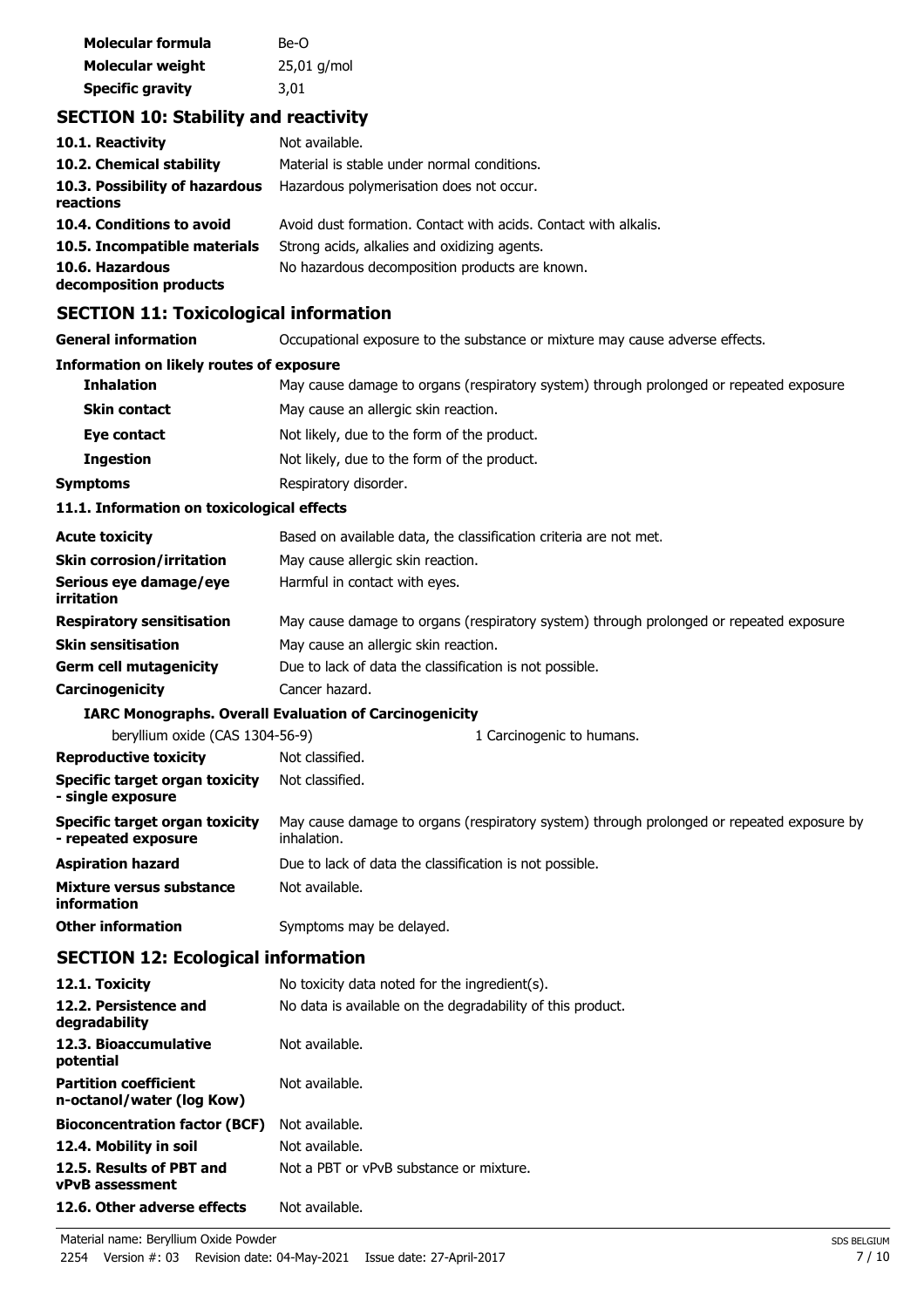## **SECTION 13: Disposal considerations**

#### **13.1. Waste treatment methods** Empty containers or liners may retain some product residues. This material and its container must be disposed of in a safe manner (see: Disposal instructions). **Residual waste** Empty containers should be taken to an approved waste handling site for recycling or disposal. Since emptied containers may retain product residue, follow label warnings even after container is emptied. **Contaminated packaging EU waste code** The Waste code should be assigned in discussion between the user, the producer and the waste disposal company. Waste codes should be assigned by the user based on the application for which the product was used. Material should be recycled if possible. Disposal recommendations are based on material as supplied. Disposal must be in accordance with current applicable laws and regulations, and material characteristics at time of disposal. **Disposal methods/information**

## **SECTION 14: Transport information**

| ADR  |                                          |                            |
|------|------------------------------------------|----------------------------|
|      | 14.1. UN number                          | UN1566                     |
|      | 14.2. UN proper shipping                 | BERYLLIUM COMPOUND, N.O.S. |
|      | name                                     |                            |
|      | 14.3. Transport hazard class(es)         |                            |
|      | <b>Class</b>                             | 6.1(PGI, II)               |
|      |                                          | 6.1(PGI, II)               |
|      | Subsidiary risk                          |                            |
|      | Label(s)                                 | 6.1                        |
|      | Hazard No. (ADR)                         | 60                         |
|      | <b>Tunnel restriction</b>                | D/E                        |
|      | code                                     |                            |
|      | 14.4. Packing group                      | П                          |
|      | 14.5. Environmental                      | No.                        |
|      | hazards                                  |                            |
|      | 14.6. Special precautions                | Not available.             |
|      | for user                                 |                            |
| RID  |                                          |                            |
|      | 14.1. UN number                          | UN1566                     |
|      | 14.2. UN proper shipping                 | BERYLLIUM COMPOUND, N.O.S. |
|      | name                                     |                            |
|      | 14.3. Transport hazard class(es)         |                            |
|      | Class                                    | 6.1(PGI, II)               |
|      |                                          |                            |
|      | <b>Subsidiary risk</b>                   | 6.1(PGI, II)               |
|      | Label(s)                                 | 6.1                        |
|      | 14.4. Packing group                      | H                          |
|      | 14.5. Environmental                      | No.                        |
|      | hazards                                  |                            |
|      | 14.6. Special precautions                | Not available.             |
|      | for user                                 |                            |
| ADN  |                                          |                            |
|      | 14.1. UN number                          | UN1566                     |
|      | 14.2. UN proper shipping                 | Beryllium compound, n.o.s. |
|      | name                                     |                            |
|      | 14.3. Transport hazard class(es)         |                            |
|      | <b>Class</b>                             | 6.1(PGI, II)               |
|      | Subsidiary risk                          | 6.1(PGI, II)               |
|      | Label(s)                                 | 6.1                        |
|      | 14.4. Packing group                      | H                          |
|      | 14.5. Environmental                      | No.                        |
|      | hazards                                  |                            |
|      | 14.6. Special precautions Not available. |                            |
|      | for user                                 |                            |
| IATA |                                          |                            |
|      |                                          |                            |
|      | 14.1. UN number                          | UN1566                     |
|      | 14.2. UN proper shipping                 | Beryllium compound, n.o.s. |
|      | name                                     |                            |
|      | 14.3. Transport hazard class(es)         |                            |
|      | <b>Class</b>                             | 6.1(PGI, II)               |
|      | <b>Subsidiary risk</b>                   |                            |
|      | 14.4. Packing group                      | Н                          |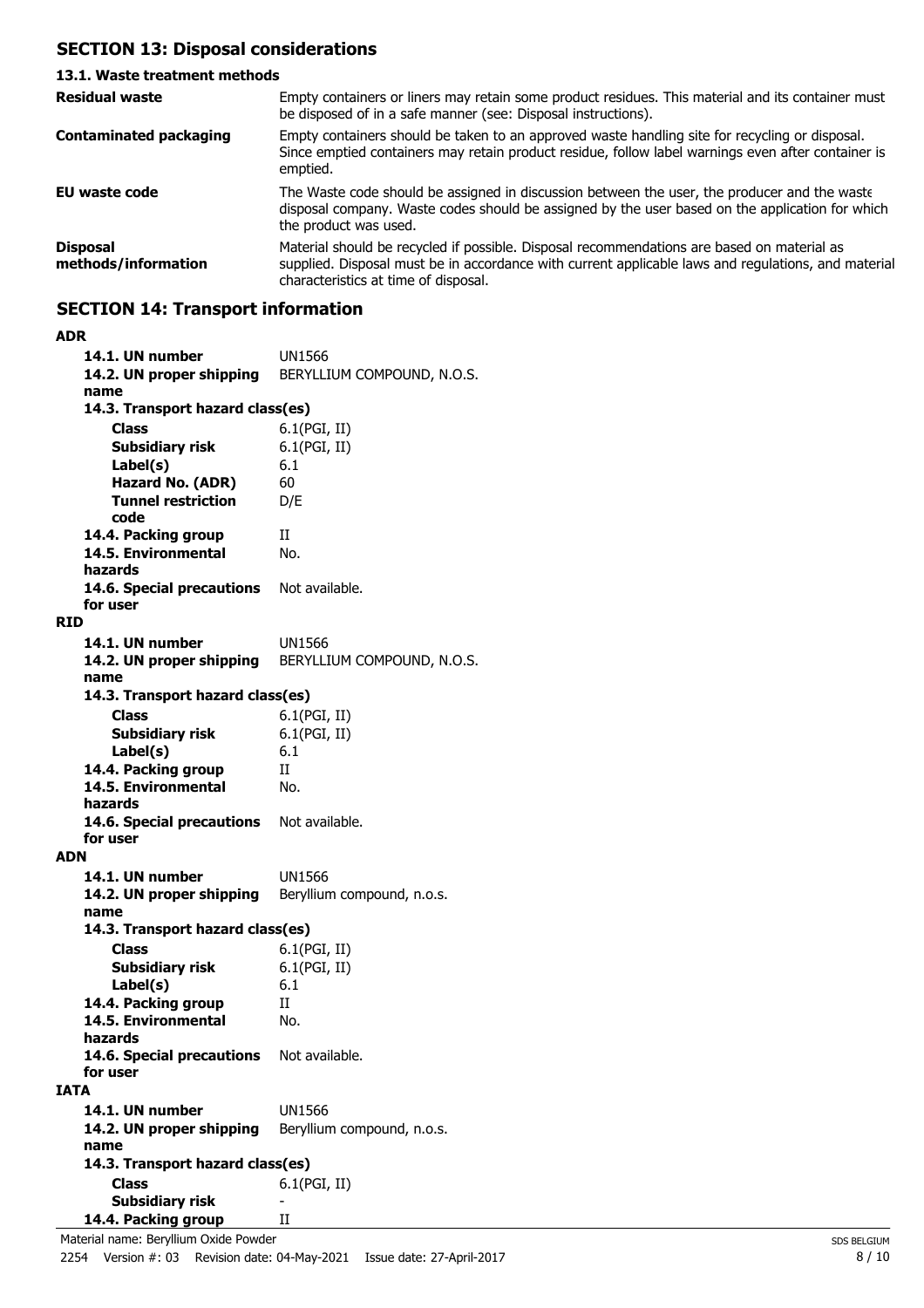| 14.5. Environmental<br>hazards   | No.                        |
|----------------------------------|----------------------------|
| <b>ERG Code</b>                  | 61.                        |
| 14.6. Special precautions        | Not available.             |
| for user                         |                            |
| <b>Other information</b>         |                            |
| Passenger and cargo              | Allowed with restrictions. |
| aircraft                         |                            |
| Cargo aircraft only              | Allowed with restrictions. |
| <b>IMDG</b>                      |                            |
| 14.1. UN number                  | UN1566                     |
| 14.2. UN proper shipping         | BERYLLIUM COMPOUND, N.O.S. |
| name                             |                            |
| 14.3. Transport hazard class(es) |                            |
| Class                            | 6.1(PGI, II)               |
| Subsidiary risk                  |                            |
| 14.4. Packing group              | Н                          |
| 14.5. Environmental hazards      |                            |
| <b>Marine pollutant</b>          | No.                        |
| EmS                              | F-A, S-A                   |
| 14.6. Special precautions        | Not available.             |
| for user                         |                            |
| ADN; ADR; RID                    |                            |





## **SECTION 15: Regulatory information**

## **15.1. Safety, health and environmental regulations/legislation specific for the substance or mixture**

#### **EU regulations**

**Regulation (EC) No. 1005/2009 on substances that deplete the ozone layer, Annex I and II, as amended** Not listed.

**Regulation (EU) 2019/1021 On persistent organic pollutants (recast), as amended**

#### Not listed.

**Regulation (EU) No. 649/2012 concerning the export and import of dangerous chemicals, Annex I, Part 1 as amended**

Not listed.

**Regulation (EU) No. 649/2012 concerning the export and import of dangerous chemicals, Annex I, Part 2 as amended**

Not listed.

**Regulation (EU) No. 649/2012 concerning the export and import of dangerous chemicals, Annex I, Part 3 as amended**

#### Not listed.

**Regulation (EU) No. 649/2012 concerning the export and import of dangerous chemicals, Annex V as amended** Not listed.